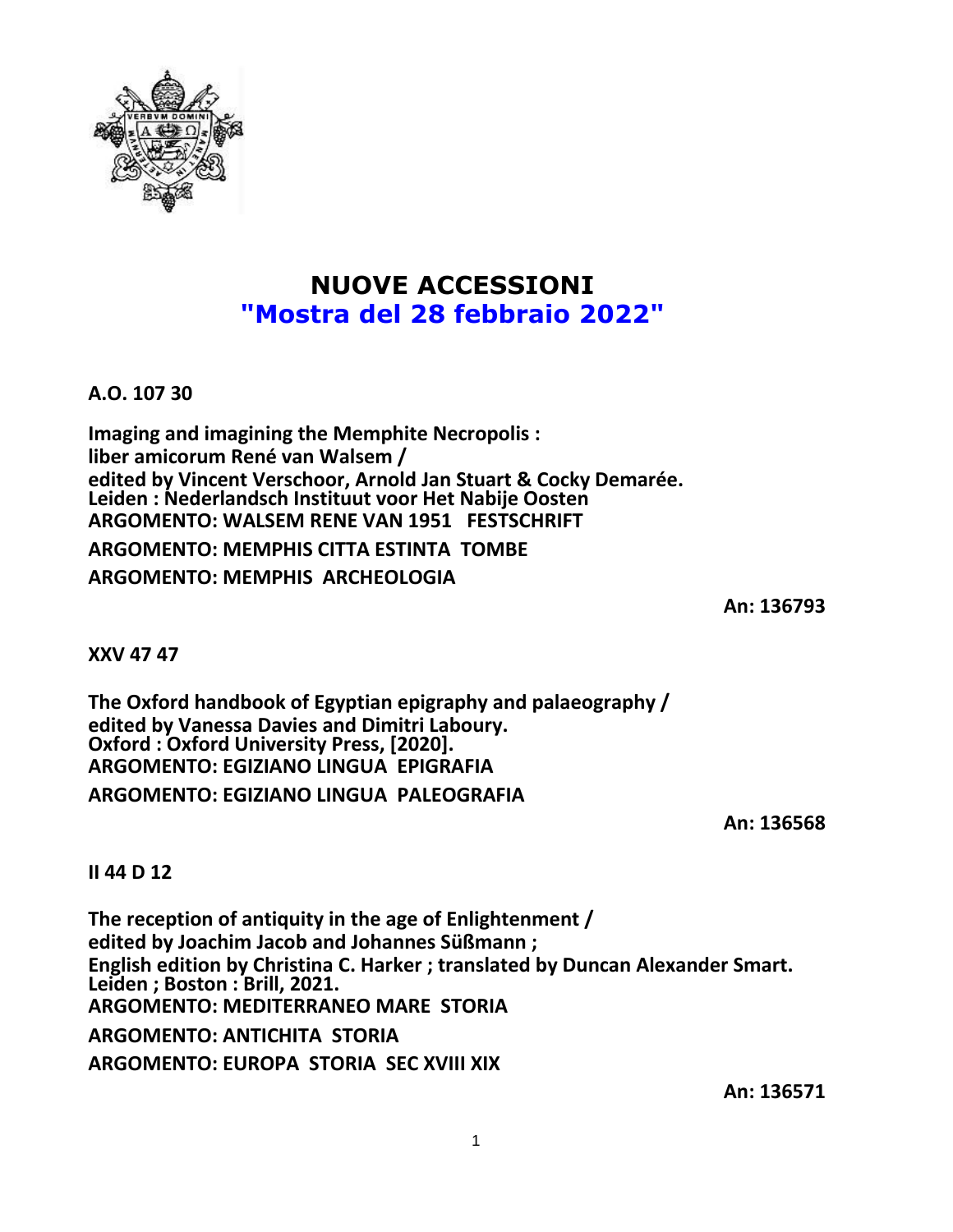**IV 511 610**

**Vie de Sainte Geneviève / texte, introduction, traduction et notes Marie-Céline Isaïa, Florence Bret. Paris : Les Éditions du Cerf, 2020. ARGOMENTO: GENOVEFA SANTA 422 502**

**An: 136509**

**A.P. 16 A 29**

**Baur, Ferdinand Christian, 1792-1860. The Christ party in the Corinthian community / Ferdinand Christian Baur ; with an introduction by Ernst Käsemann ; translated by Wayne Coppins, Christoph Heilig, Lucas Ogden, and David Lincicum ; edited by David Lincicum. Atlanta, GA : SBL Press, [2021]. ARGOMENTO: PAOLO APOSTOLO MISSIONE ARGOMENTO: PIETRO APOSTOLO MISSIONE ARGOMENTO: CHIESA PRIMITIVA A ROMA ARGOMENTO: CRISTIANESIMO PRIMITIVO STORIA**

**An: 136373**

**V 96 B 26**

**Choi, Baesick. Leviticus and its reception in the Dead Sea Scrolls from Qumran / Baesick Choi. Eugene, Oregon : Pickwick Publications, [2021]. ARGOMENTO: BIBLIA VT LEVITICUS INTERPRETAZIONE INGLESE ARGOMENTO: QUMRAN RELAZIONE CON VT**

**An: 136450**

**VIII 66 B 12**

**Cohick, Lynn H. The Letter to the Ephesians / Lynn H. Cohick. Grand Rapids, Michigan : William B. Eerdmans Publishing Company, 2020. ARGOMENTO: BIBLIA NT AD EPHESIOS COMMENTI INGLESE**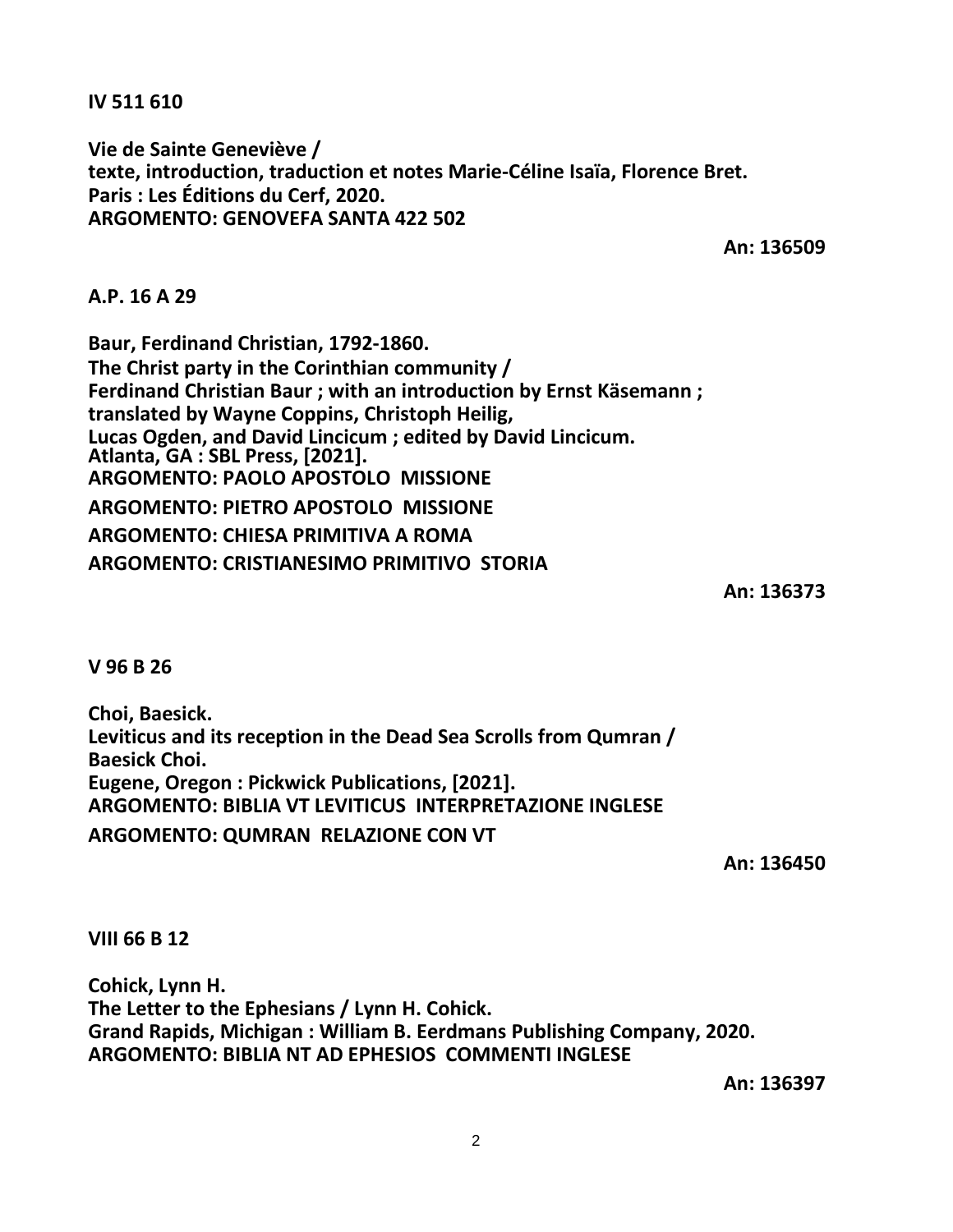**A.P. 56 A 726**

**Day, John, 1948-. From creation to Abraham : further studies in Genesis 1-11 / John Day. London ; New York : T&T Clark, 2022. ARGOMENTO: BIBLIA VT GENESIS 1 11 ARGOMENTO: BIBLIA VT GENESIS INTERPRETAZIONE INGLESE**

**An: 136265**

## **IV 20 EUST 1**

**Eustatius Antiochenus, -337. Explication des les États de cause d'Hermogène / Eustathe ; texte, établi et traduit par Michel Patillon. Paris : Les Belles Lettres, 2018. ARGOMENTO: HERMOGENES TARSENSIS CIRCA 150 CIRCA 225 DE STATIBUS**

**An: 136240**

## **X 47 37**

**Hamonville, David-Marc d', 1954-. Le Cantique des Cantiques / David-Marc d'Hamonville. Paris : Les Éditions du Cerf, [2021]. ARGOMENTO: BIBLIA VT CANTICUM CANTICORUM INTERPRETAZIONE FRANCESE**

**An: 136250**

**XXV 13 86**

**Jeuthe, Clara. Balat. XII, The Sheikh Muftah site / Clara Jeuthe ; with contributions by Aline Emery-Barbier [e altri 6]. Le Caire : Institut Français d'Archéologie Orientale, 2021. ARGOMENTO: EGITTO ANTICO ARCHEOLOGIA SCAVI**

**ARGOMENTO: BALAT ARCHEOLOGIA**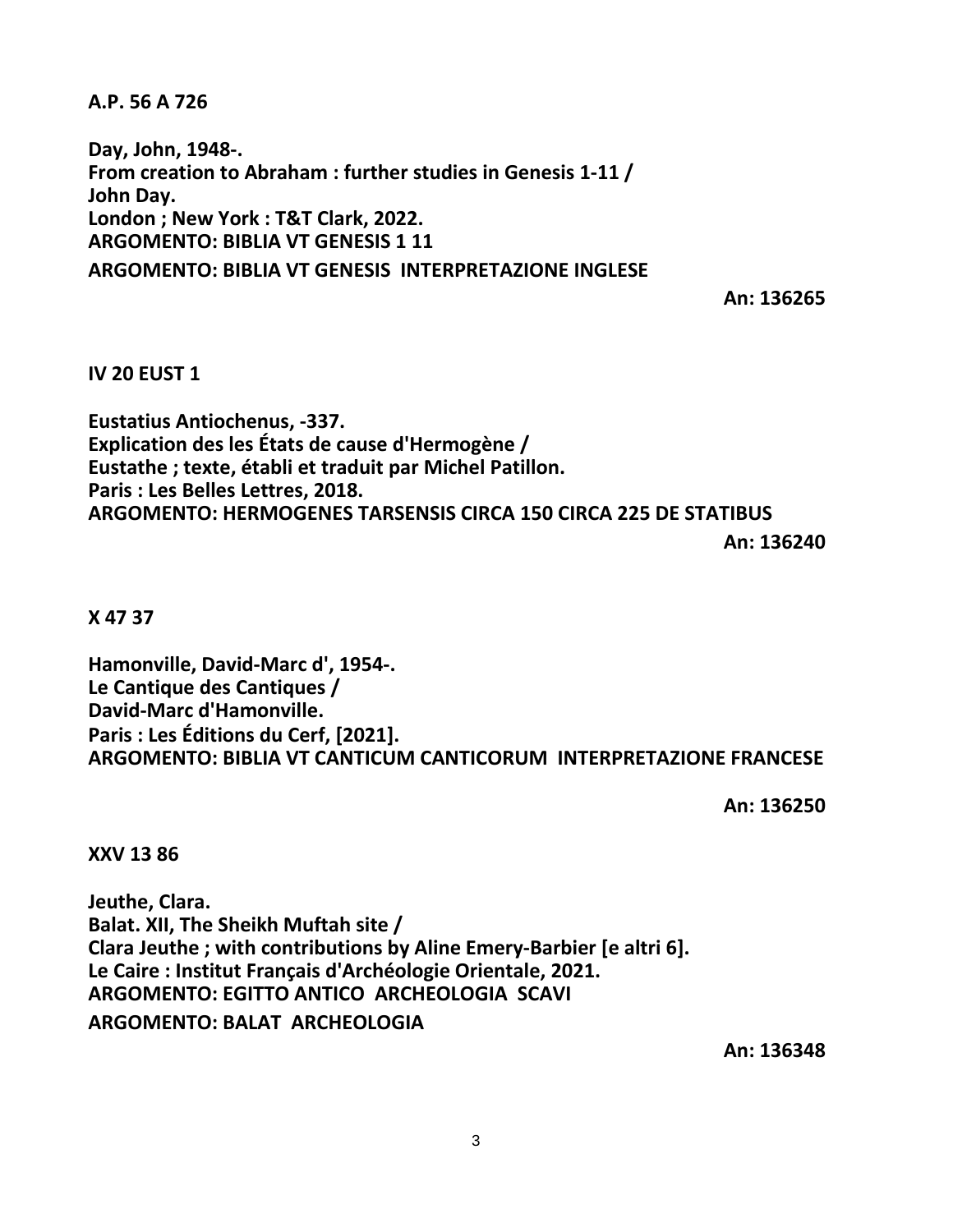**M.C. C 15 101**

**Landgraf, John Elsemore, 1928-2017. Palestinian traditional pottery : a contribution to Palestinian culture / John Landgraf, Owen Rye ; Elizabeth Burr [e altri 3], editors. Leuven ; Paris ; Bristol (CT) : Peeters, 2021. ARGOMENTO: CERAMICA PALESTINA ARGOMENTO: PALESTINA ARTE**

**An: 136812**

**XII 26 30**

**Lapierre, Francis, 1940-. Recherches sur l'Évangile araméen de Matthieu / Francis Lapierre et Gonzague Lemaitre ; préface de Mgr P.-M. Guillaume, évêque émérite de Saint-Dié ; postface d'Étienne Nodet. Paris : L'Harmattan, [2018]. ARGOMENTO: BIBLIA NT MATTHAEUS INTERPRETAZIONE FRANCESE ARGOMENTO: BIBLIA NT MATTHAEUS VERSIONI ARAMAICHE**

**An: 136688**

**XXVI 43 56**

**Levine, Amy-Jill, 1956-. The Bible with and without Jesus : how Jews and Christians read the same stories differently / Amy-Jill Levine and Marc Brettler. San Francisco : HarperOne, [2020]. ARGOMENTO: CRISTIANESIMO E GIUDAISMO BIBBIA ARGOMENTO: GIUDAISMO E CRISTIANESIMO RAPPORTI**

**An: 136877**

**XII 43 A 25**

**Manns, Frédéric O.F.M., 1942-2021. Etudes Johanniques / Frédéric Manns. Napoli : Chirico, [2021]. ARGOMENTO: BIBLIA NT JOANNES STUDI ARGOMENTO: BIBLIA NT CORPUS JOANNEUM INTERPRETAZIONE FRANCESE**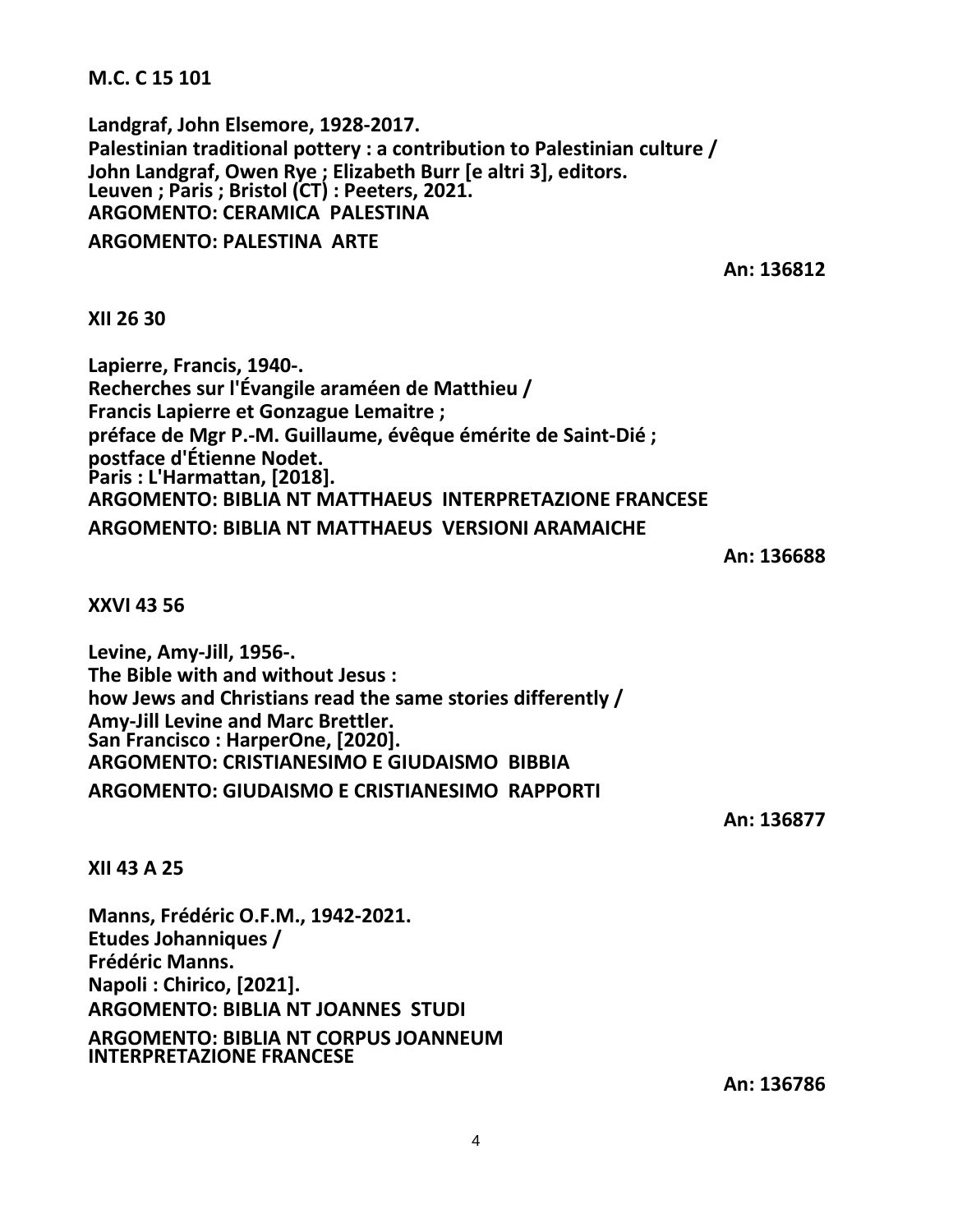5

**A.P. 29 A 560**

**Manomi, Dogara Ishaya, 1985-. Virtue ethics in the Letter to Titus : an inter-disciplinary study / Dogara Ishaya Manomi. Tübingen : Mohr Siebeck, [2021]. ARGOMENTO: BIBLIA NT AD TITUM INTERPRETAZIONE INGLESE ARGOMENTO: BIBLIA NT ETICA**

**IV 69 12**

**Mayer, Gabriele. Im Namen des Großen Lebens : Johannes der Täufer im Johannesbuch der Mandäer / Gabriele Mayer. Wiesbaden : Harrassowitz Verlag, 2021. ARGOMENTO: IOHANNES BAPTISTA S ARGOMENTO: MANDEISMO ARGOMENTO: MANDAICO LINGUA TESTI**

**M.C. N 2 37**

**Ostmeyer, Karl-Heinrich, 1967-. Jüdische Gebete aus der Umwelt des Neuen Testaments : ein Studienbuch : Text - Übersetzung - Einleitung / von Karl-Heinrich Ostmeyer. Leuven ; Paris ; Bristol, CT : Peeters, 2019. ARGOMENTO: BIBLIA NT PREGHIERA**

**ARGOMENTO: GIUDAISMO PREGHIERA**

**An: 136813**

**M.C. C 50 65 Vorländer, Hermann, 1942-. Is God just? : theodicy and monotheism in the Old Testament with specialregard to the theology of Deutero-Isaiah / Hermann Vorländer. Berlin : Peter Lang, [2022]. ARGOMENTO: BIBLIA VT DEUTERONOMIUM TEOLOGIA ARGOMENTO: BIBLIA VT ISAIAS TEOLOGIA ARGOMENTO: BIBLIA VT MONOTEISMO ARGOMENTO: TEODICEA**

**An: 136251**